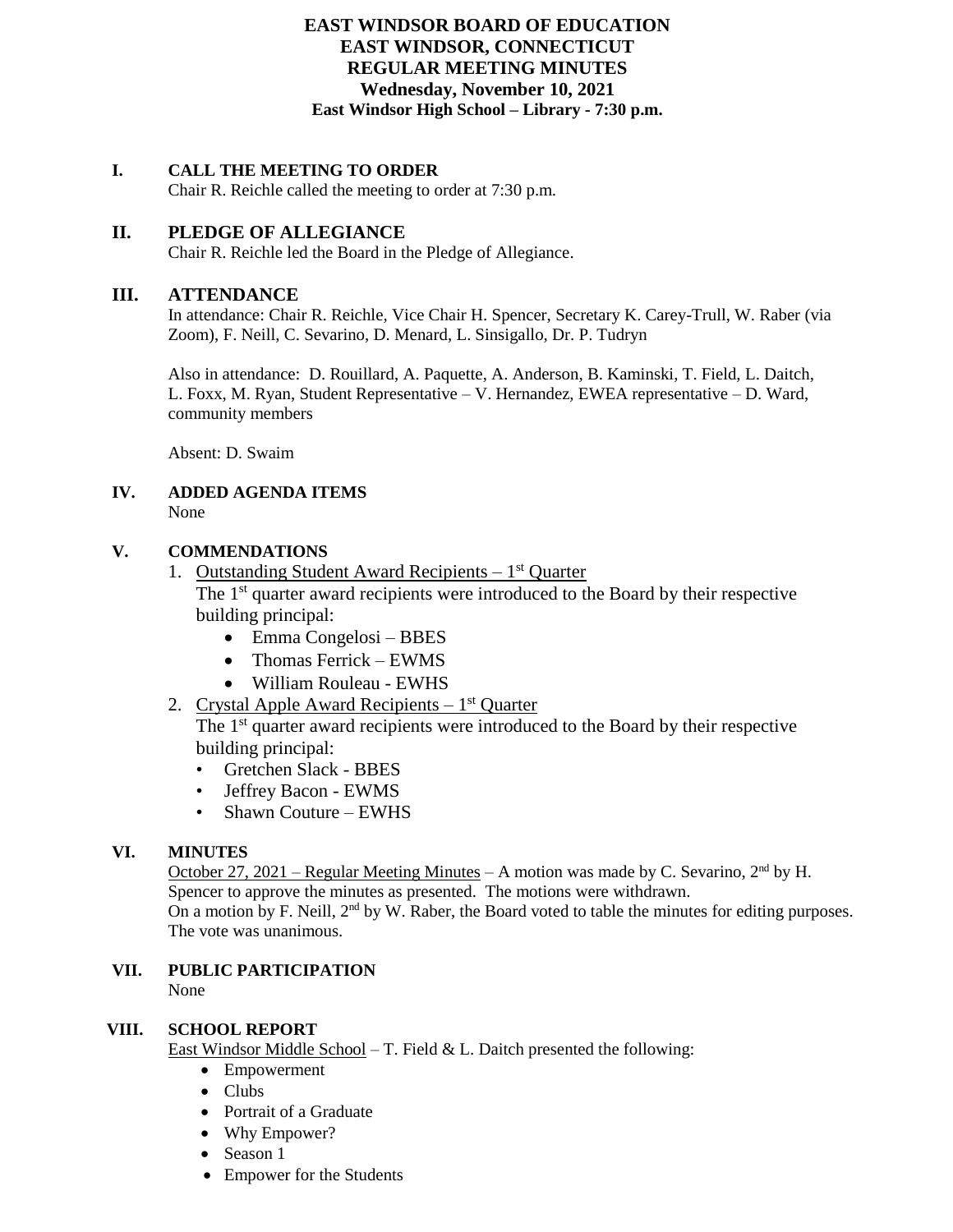**East Windsor Board of Education Regular Meeting Minutes – November 10, 2021 Page 2**

## **IX. STUDENT REPRESENTATIVE**

V. Hernandez shared the news and events at all three schools.

## **X. PERSONNEL REPORT**

The Board reviewed the current report provided in their meeting packet.

## **XI. FINANCIAL REPORT**

A. Paquette reviewed the updated report provided to the Board in their meeting packet:

- Spending is going according to plan
- There was an approximate \$198,000 reduction with Choice SPED Revenue. We still have funds to accommodate the reduction (Student in special education was previously in outplacement program and recently able to return to their home school, which resulted in a reduction in the spending source side of the budget – We will bill Hartford for special education cost)
- Salaries will be aligned in the December MUNIS report

## **XII. CURRICULUM REPORT**

D. Rouillard reported on NEASC Accreditation:

- Purpose of Accreditation
- NEASC Visit and Guiding Principles
- Background & Timelines
- Result of Decennial Visit
- Cited Commendations
- Next Steps Continuous Growth
- Recognition & Thank You

## **XIII. UNFINISHED BUSINESS: VOTE**

- 1. FY20 Budget
- 2. FY21 Budget

There have been no changes to warrant a vote this evening.

## **XIV. UNFINISHED BUSINESS: DISCUSSION**

Re-Entry Update –Dr. P. Tudryn noted the following:

- An email update was sent out to parents  $&$  staff earlier today
- We will be offering a school COVID vaccine clinic for students ages 5-11 on Monday, November 15 from 3:30 p.m. – 6:30 p.m. at EWMS
- We will be conducting in-person Parent/Teacher Conferences on November 17, 18, 19 (limiting it to 1 parent per student in attendance)
- Ouarantining: There are approximately 30 students weekly in quarantine as close contacts to those students who have tested positive, which is a low number, statistically
- Screen & Stay This is an option from the state that we are reviewing to confirm feasibility This option may minimize quarantine time and keep students in school - Our findings on this matter should be available in the near future
- Mask Wearing/Vaccination Update: Approximately 90% of our staff is vaccinated; Families have reported 20% of eligible students are vaccinated